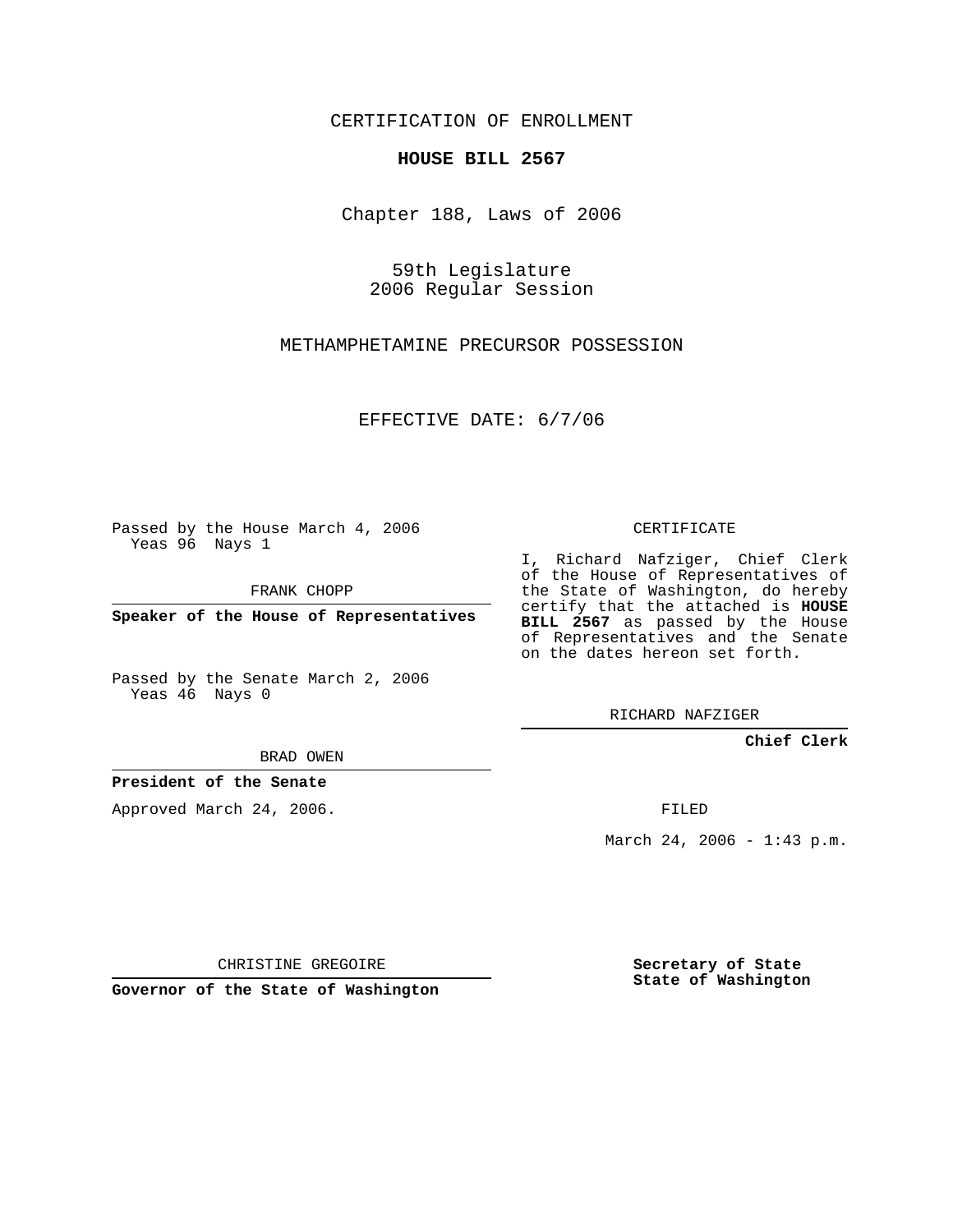## **HOUSE BILL 2567** \_\_\_\_\_\_\_\_\_\_\_\_\_\_\_\_\_\_\_\_\_\_\_\_\_\_\_\_\_\_\_\_\_\_\_\_\_\_\_\_\_\_\_\_\_

\_\_\_\_\_\_\_\_\_\_\_\_\_\_\_\_\_\_\_\_\_\_\_\_\_\_\_\_\_\_\_\_\_\_\_\_\_\_\_\_\_\_\_\_\_

## AS AMENDED BY THE SENATE

Passed Legislature - 2006 Regular Session

**State of Washington 59th Legislature 2006 Regular Session By** Representatives Wallace, Ericks, Morrell, Kilmer, Lovick, Campbell, Green, Lantz, Springer and Moeller

Read first time 01/10/2006. Referred to Committee on Criminal Justice & Corrections.

 AN ACT Relating to the possession of methamphetamine precursors; adding a new section to chapter 9.91 RCW; and prescribing penalties.

BE IT ENACTED BY THE LEGISLATURE OF THE STATE OF WASHINGTON:

 NEW SECTION. **Sec. 1.** A new section is added to chapter 9.91 RCW to read as follows:

 (1) The definitions in this subsection apply throughout this section unless the context clearly requires otherwise.

 (a) "Iodine matrix" means iodine at a concentration greater than two percent by weight in a matrix or solution.

 (b) "Matrix" means something, as a substance, in which something else originates, develops, or is contained.

 (c) "Methylsulfonylmethane" means methylsulfonylmethane in its powder form only, and does not include products containing methylsulfonylmethane in other forms such as liquids, tablets, capsules not containing methylsulfonylmethane in pure powder form, ointments, creams, cosmetics, foods, and beverages.

 (2) Any person who knowingly purchases in a thirty-day period or possesses any quantity of iodine in its elemental form, an iodine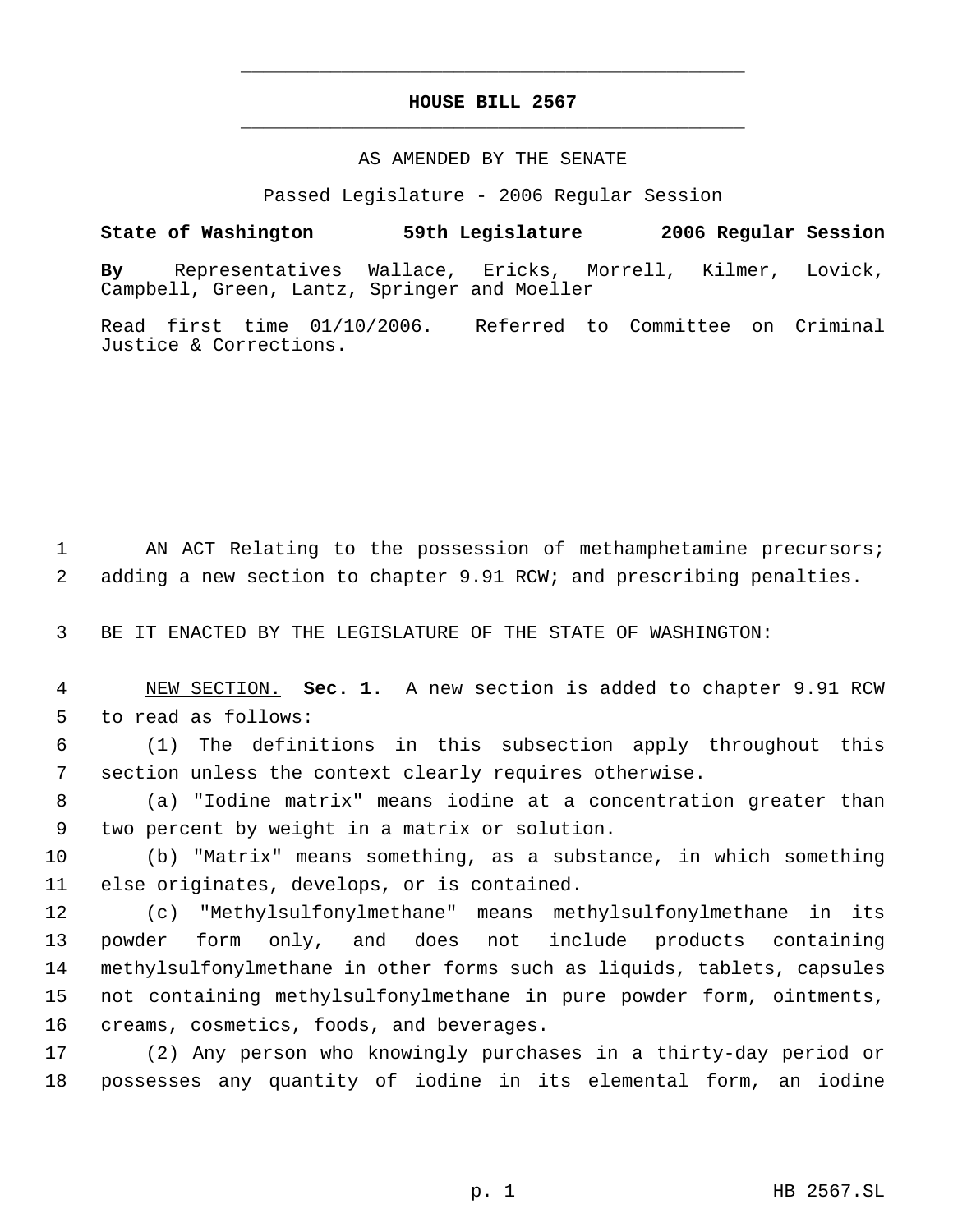matrix, or more than two pounds of methylsulfonylmethane is guilty of a gross misdemeanor, except as provided in subsection (3) of this section.

(3) Subsection (2) of this section does not apply to:

 (a) A person who possesses iodine in its elemental form or an iodine matrix as a prescription drug, under a prescription issued by a licensed veterinarian, physician, or advanced registered nurse practitioner;

 (b) A person who possesses iodine in its elemental form, an iodine matrix, or any quantity of methylsulfonylmethane in its powder form and is actively engaged in the practice of animal husbandry of livestock;

 (c) A person who possesses iodine in its elemental form or an iodine matrix in conjunction with experiments conducted in a chemistry or chemistry-related laboratory maintained by a:

(i) Public or private secondary school;

 (ii) Public or private institution of higher education that is accredited by a regional or national accrediting agency recognized by 18 the United States department of education;

 (iii) Manufacturing facility, government agency, or research facility in the course of lawful business activities;

 (d) A veterinarian, physician, advanced registered nurse practitioner, pharmacist, retail distributor, wholesaler, manufacturer, warehouseman, or common carrier, or an agent of any of these persons who possesses iodine in its elemental form, an iodine matrix, or methylsulfonylmethane in its powder form in the regular course of lawful business activities; or

 (e) A person working in a general hospital who possesses iodine in its elemental form or an iodine matrix in the regular course of employment at the hospital.

 (4) Any person who purchases any quantity of iodine in its elemental form, an iodine matrix, or any quantity of methylsulfonylmethane must present an identification card or driver's license issued by any state in the United States or jurisdiction of another country before purchasing the item.

 (5) The Washington state patrol shall develop a form to be used in recording transactions involving iodine in its elemental form, an iodine matrix, or methylsulfonylmethane. A person who sells or otherwise transfers any quantity of iodine in its elemental form, an